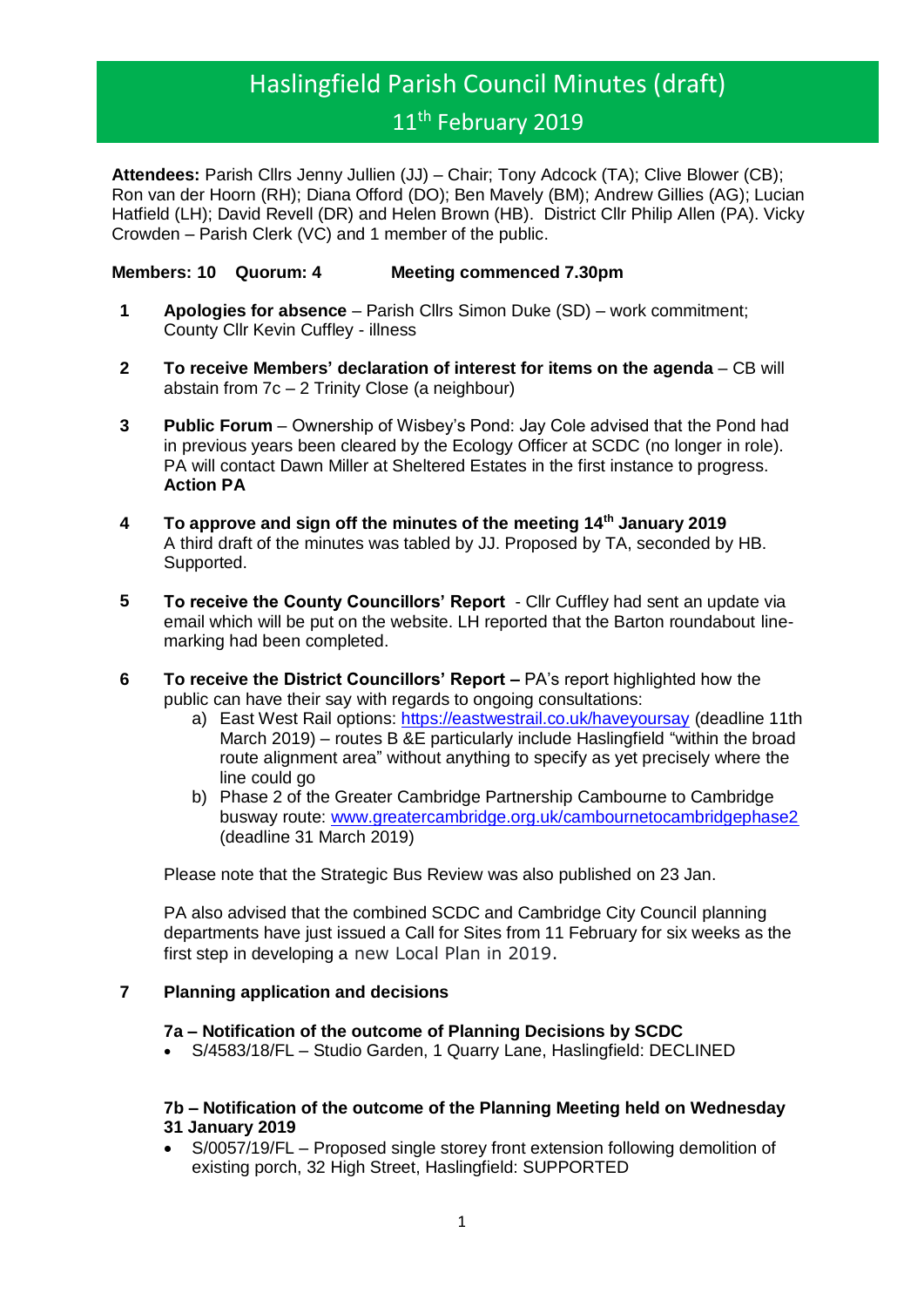# **7c – Notification of new Planning Applications**

- S/0238/19/FL First floor front extension, 2 Trinity Close, Haslingfield, Cambs, CB23 1LS: SUPPORTED (CB abstained)
- S/0303/19/DC Confirmation of discharge of conditions 23 (affordable housing), 24 (outdoor playspace/open space infrastructure), 25 (community facilities) and 26 (education infrastructure) pursuant to planning permission S/1901/09/F, 1-11, Watsons Yard, Haslingfield, Cambridge, Cambridgeshire, CB23 1AB: NO COMMENT
- S/4611/18/LB Rebuild part of East churchyard wall, All Saints Church, Church Way, Haslingfield, Cambridge, CB23 1JR: SUPPORTED

## **8 To review upcoming road closure / road works proposed in ongoing development of former Cemex site (April – May 2019)**

- A Temporary Traffic Order closing Chapel Hill between 01/05/19 and 17/05/19 has been received for comment. Reply agreed as follows:
	- o Confirm access for residents remains and specify the direction that traffic will move in during this closure.
	- o Must ensure that residents receive appropriate notice. (Parish Clerk will write to residents too – **Action VC**)
- Concerns raised about other possible impacts as services etc are connected to the site. Liaise with Barrington Parish Council and Triconnex to identify. **Action JJ/VC**

# **9 To outline the plan for the Tree Wardens**

JJ / DO have agreed to undertake this role and will initially seek to identify all Parishowned trees by the middle of this year. The Parish Council will then go out to tender for a Tree Surveryor in the hope that any subsequently agreed work will be carried out between October and January. **Action JJ / DO**

**10 To discuss s137 donation request to Haslingfield Community Warden Scheme**  A £3k donation has been requested. The Parish Council are very supportive of the scheme but the amount requested did not align with the papers provided. The meeting agreed to invite the Treasurer to the next Parish Council meeting in March. **Action VC**

## **11 To consider plans for Annual Parish Meeting and Annual General Meeting – May 2019**

Overview of each meeting was provided. Annual General Meeting should actually be termed Annual (Parish Council) Meeting.

JJ asked for ideas for a speaker for the Annual Parish Meeting. Agreed to look into an East West Cambs Rail representative. Other ideas welcome. **Action All/VC**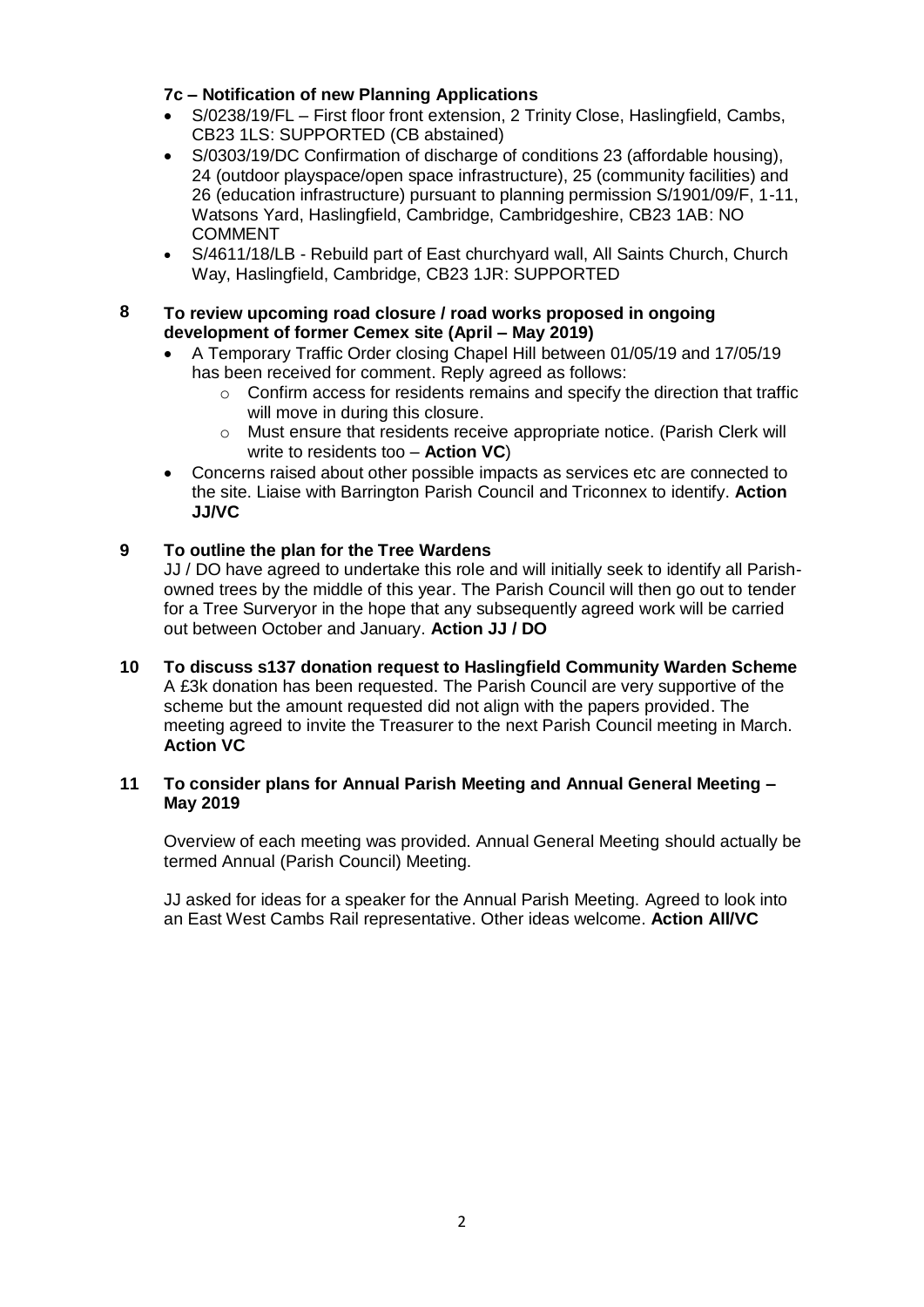# **12 To receive a first report on the MVAS (situated in Harston Rd)**

The MVAS (mobile vehicle activated sign) is operational and has been used in 3 sites across the village to date.

Initial results, using the  $85<sup>th</sup>$  percentile (a widely used traffic measurement), shows that traffic has slowed on Barton Rd (northbound) by over 10mph to 31.2mph since 2013 (before any of the traffic calming measures had been implemented). The Harston Rd (northbound) equivalent is 31.6mph when the MVAS was installed there.

RH queried the brightness of the sign but CB advised this can be increased.

Agreed to communicate the initial good news from this initiative to the Parish (C&V / website). **Action VC**

## **13 To agree the process for deciding how the bequest left by the late Mrs Philippson will be spent**

Agreed to hold a poll at the Annual Parish Meeting. 3 options will be presented after checking the specific detail of the bequest (**Action VC**).

Initial thoughts focus on items that Mrs Philippson was known to like : a) flower bed outside extended Village Hall; b) playground equipment and c) to be confirmed.

# **14 To receive the Parish Clerk's report**

Key items: newsletter issued, playground equipment fixed. Priorities for next month: Buchans master schedule and finances, incl. VAT reclaim.

# **15 To resolve to transfer the Village Hall Committee bank account to Unity Trust**

Village Hall Committee bank account to be moved to Unity Trust from Barclays. TA proposed. LH seconded. Supported.

#### **16 Finance**

#### **To resolve to pay outstanding accounts**

- Salaries Alan Stevens, Roy Brown & Parish Clerk £Confidential
- Expenses Parish Clerk: £109.39
- HMRC £85.23
- Buchans invoice 1862 : January works £4969.50
- Tony Adcock VH phone and broadband £133.34
- Bill Schwartz payroll set up  $£75$
- SLCC annual membership £41
- Working Turf Limited vertidraining £660
- Stationery Cupboard (newsletter printing) £350

Proposed by TA, seconded by DO. Supported

## **17 To review correspondence received**

- a) Haslingfield Village Society: Invitation to all Parish Council to attend their annual meeting on Tues 19<sup>th</sup> March. **Action VC** to circulate
- b) Cambs County Council : notification of annual invoice and 12.5% price rise in 2019/20. Agreed to check street light inventory in readiness for invoice receipt. **Action AG**